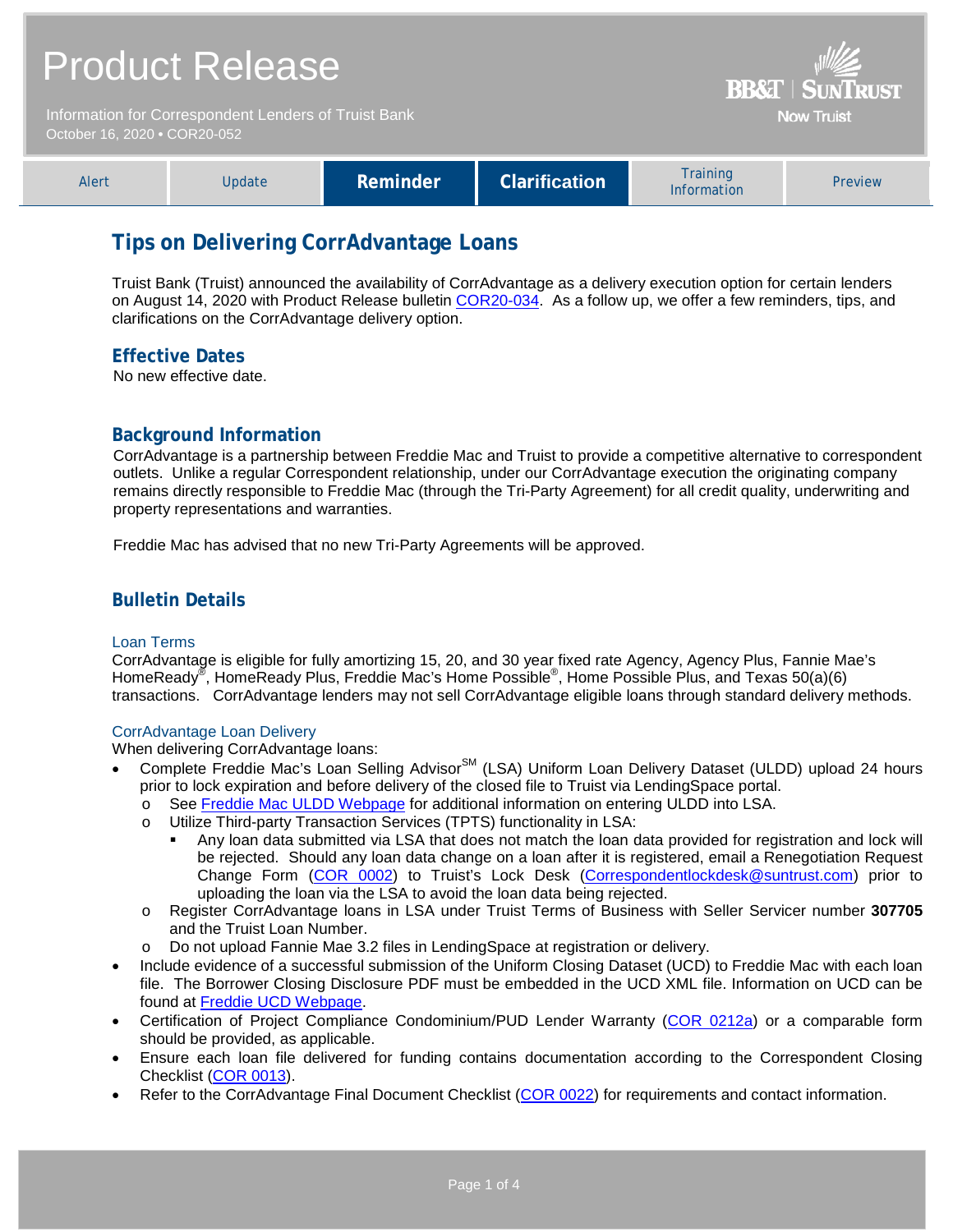# Product Release

Information for Correspondent Lenders of Truist Bank October 16, 2020 **•** COR20-052



## Bulletin Details, continued

#### Automated Underwriting System (AUS) Assessment

All loans delivered through CorrAdvantage must be assessed "Accept" by Freddie Mac's Loan Product Advisor® (LPA) or Risk Assessment "Green" by Loan Quality Advisor® (LQA). For LQA, it is acceptable for the other evaluation areas to reflect "Yellow" or "Red" in certain scenarios.

The use of LPA is encouraged; however, CorrAdvantage eligible loans may also be submitted to Fannie Mae's Desktop Underwriter® (DU), if also assessed "Accept" by LPA or "Green" by LQA.

#### Loans Submitted through LPA

When LPA is the AUS used to make the underwriting decision, the following applies:

- Loans must receive an "Accept" LPA assessment. A further assessment thru LQA is not required.
- LPA must not contain any purchase restriction(s).
- Loans must be eligible for sale to Freddie Mac under the terms of the Freddie Mac Seller/Servicer Guide.

#### Loans Submitted Through DU

When DU is the AUS used to make the underwriting decision, the following applies:

- Loans must receive an "Approve/Eligible" DU assessment.
- All loans must also receive an "Accept" assessment by LPA or "Green" by LQA.
- The first submission to LPA or LQA may be after the note date, but no later than 120 days after the note date or effective date of permanent financing.
- Loans must be processed, underwritten and documented in accordance with Fannie Mae DU guidelines relating to credit and collateral underwriting. For all other matters (examples; 4101 Uniform Instruments, 4202 Responsible Lending, Topic 4500 Affordable Mortgages and Duty to Serve, 4700 Insurance Requirements, etc.), follow Freddie Mac guidelines where more restrictive. A less restrictive Freddie Mac guideline may be utilized on a DU loan.
- A full interior and exterior appraisal is required unless DU provides an appraisal waiver and the last submission to LPA (ACE) or LQA (CY1010 message) also indicates that the loan file is eligible for an appraisal waiver.
- When DU is used to make the underwriting decision and the mortgage is secured by a condominium unit that is in a Condominium Project complying with the Fannie Mae project standards, Freddie Mac guidelines must be followed for projects with 21 or more units. Freddie Mac guidelines allow for 25% of single entity ownership, but does not allow waiver of the concentrations requirements as Fannie Mae does when the transaction is a purchase transaction that will result in a reduction of the single-entity ownership concentration where the total number of units owned by one individual or single entity is greater than 20% but less than 49%.

#### Enhancements and Highlights

- With the migration of CorrAdvantage to Truist's LendingSpace origination system:
	- o The following items are eligible to follow Fannie Mae terms under Flex Waiver versus the more restrictive of Fannie Mae or Freddie Mac guidelines:
		- **Multiple Financed Properties,**
		- **Leasehold estates,**
		- Resale Restricted units.
		- PUDs,
		- DU Non-Traditional Credit (not allowing no score at this time), and
		- Escrow Holdback.
	- o New York transactions are eligible with pay history.
	- o New process for CRA pricing.

**Note:** Truist will not notify Correspondents of loans paid in full.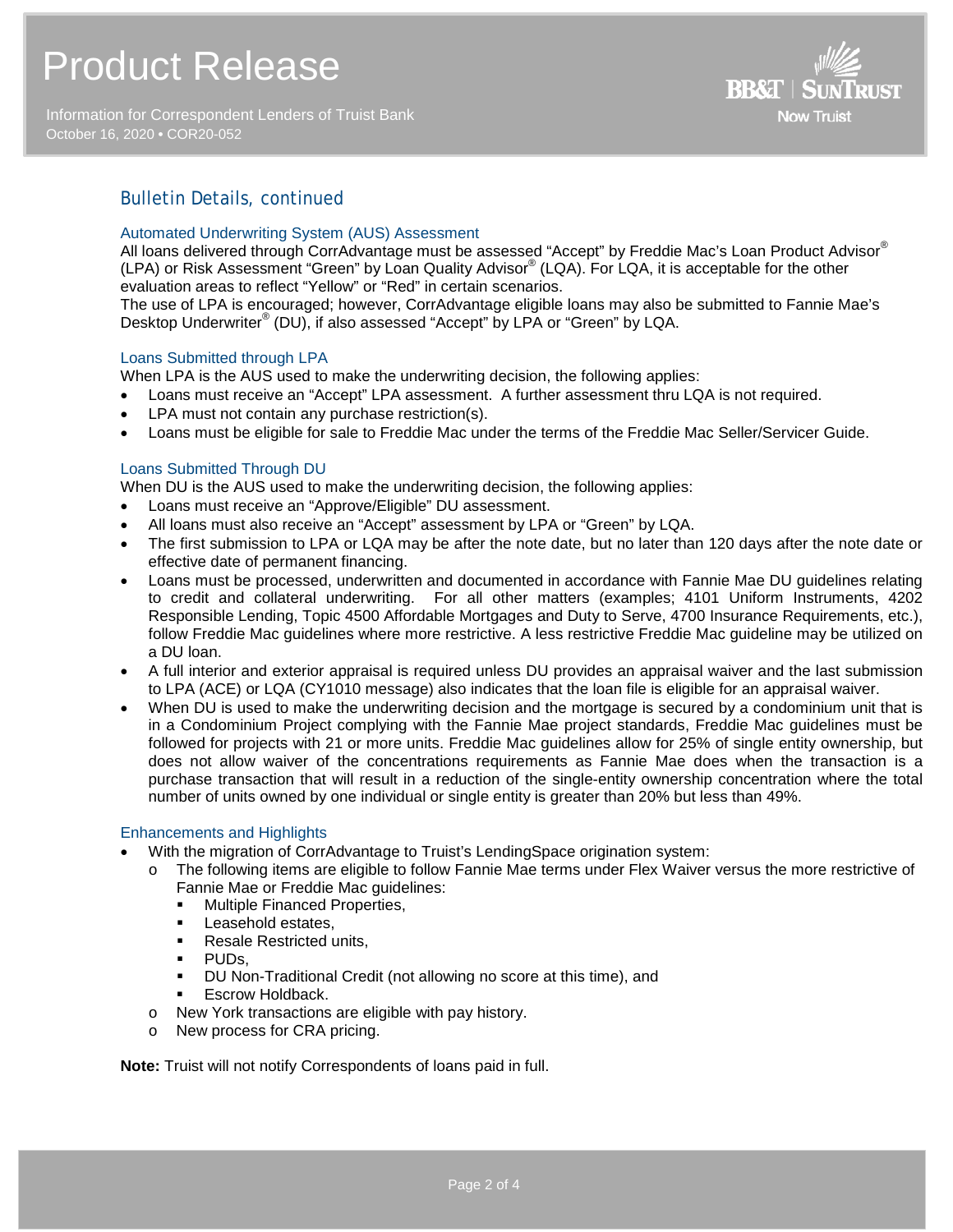Information for Correspondent Lenders of Truist Bank October 16, 2020 **•** COR20-052



## Bulletin Details, *continued*

#### Community Reinvestment Act (CRA) Incentive

- Loan eligibility for CRA Incentive is limited to Truist Bank's Community Reinvestment Act (CRA) assessment areas. It is also based on the subject property being located in a low-or-moderate income census tract or the borrower's income being equal to or lower than Truist's maximum allowable income level for the property county.
- Truist's assessment areas are not located in all areas of the states.
- To determine if your loan qualifies for the incentive(s), take the following steps:

| <b>Step</b> | <b>Action</b>                                                                                |
|-------------|----------------------------------------------------------------------------------------------|
|             | Go to www.suntrustgeocoder.com                                                               |
| 2.          | Enter Password: CORRES                                                                       |
| 3.          | Input your borrower's annual income and property address                                     |
| 4.          | You will receive either a "Qualified" or "not-Qualified" value                               |
| 5.          | Complete the CRA Census Tract Verification Form (COR 0560A), if required.                    |
|             | Email completed form to SunTrust.Corr.CRA@suntrust.com within 48 hours of loan being locked. |

## CorrAdvantage Restrictions

The chart below outlines CorrAdvantage restrictions.